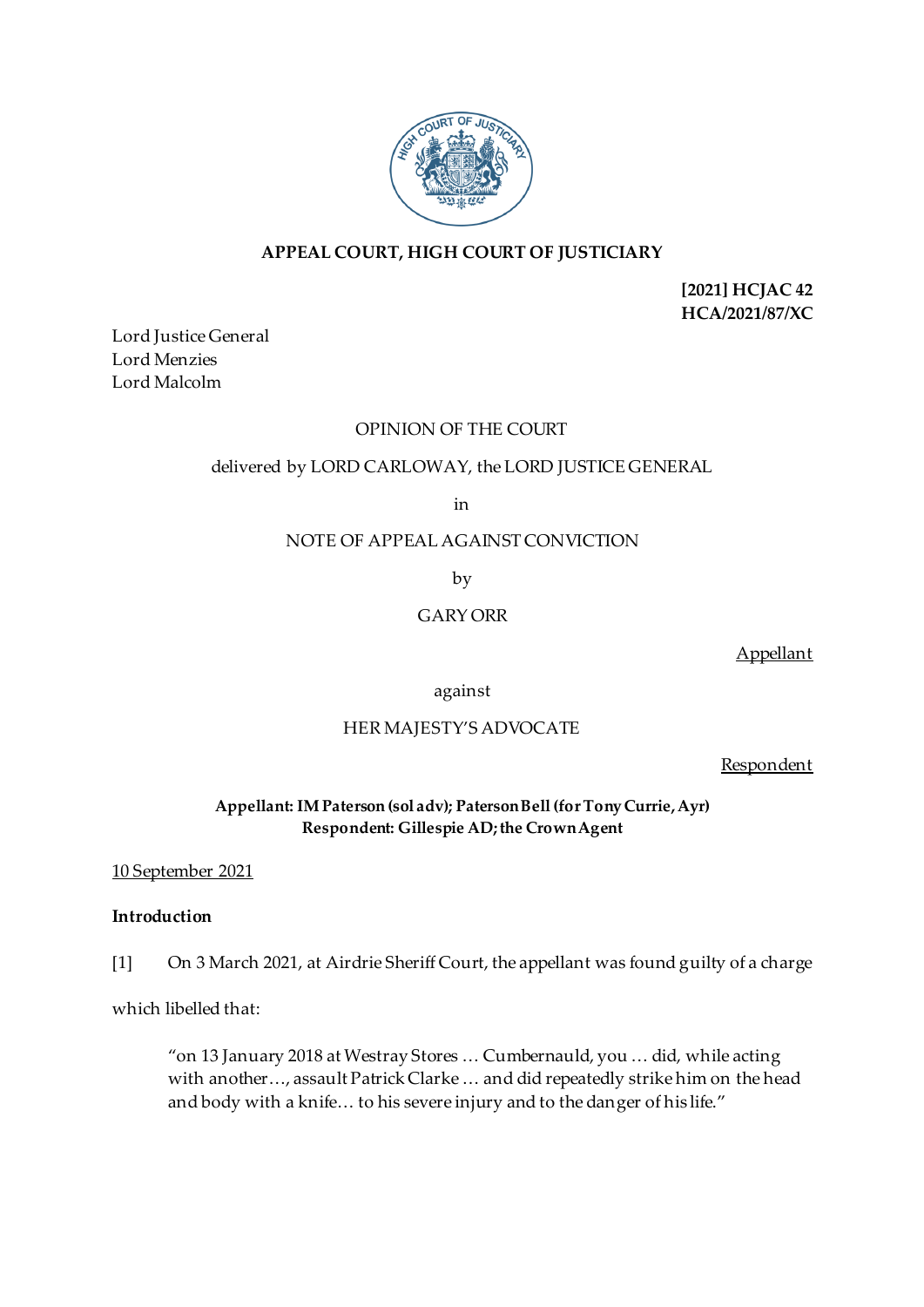There was an associated charge of being in possession of an offensive weapon. The appellant had pled guilty to another charge of failing to appear at a diet of court.

[2] The sheriff imposed a 30 month *cumulo* penalty on the principal charge and that of having an offensive weapon, of which 3 months was attributable to bail aggravations. She admonished the appellant on the remaining charge.

[3] The ground of appeal, for which leave had been granted, raised a question of whether the sheriff ought to have directed the jury to disregard evidence of identification by two police officers, on the basis that they had never seen the appellant in person. In the written Case and Argument, the challenge altered to become one founding on what were said to be confusing and conflicting directions by the sheriff on the issue of identification. In oral argument there was a further change in approach, whereby the sheriff ought to have decided that the quality of the CCTVimages, which the Crown maintained showed the appellant as the assailant, was such that the sheriff ought to have directed the jury that no identification from the images was possible.

#### **The evidence**

[4] Central to the evidence of identification, which was the sole issue of substance at the trial, were CCTVimages taken in and around the small convenience store. The images start at about 3.12 pm and last for about 4 minutes. The internal shop images show a person entering, wearing a fur-lined parka jacket with the hood down. This person, who was later identified by police officers as the appellant, had a Mohican haircut. His face is readily identifiable in the images at that point. An outside camera recorded him leaving the shop and moving out of view behind some bins. At that point, the complainer, Patrick Clarke,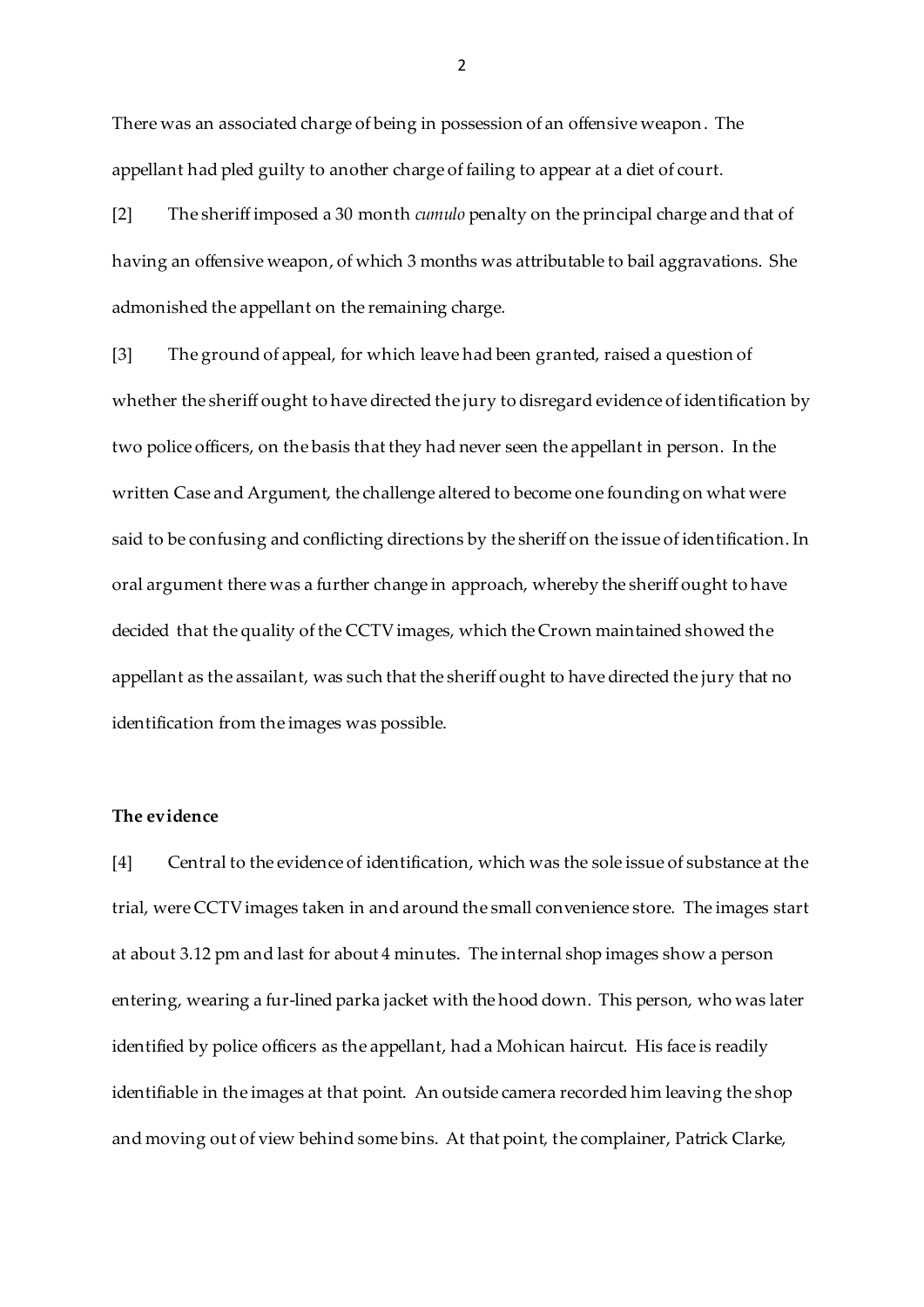who has distinctive blond hair, and Paul McGarr appeared from the direction in which the man in the parka had gone. They had presumably passed each other.

[5] The complainer, having gone into and emerged from the shop, moved in the direction of the bins. A person, again identified by the police as the appellant but not wearing a parka, came back from that area and gestured to the complainer to follow him. He did not do so. The person who was identified as the appellant made slashing motions towards the complainer and chased him back towards the shop. He appeared to have something shiny in his hand; presumably a knife. He was accompanied by a third stockier individual. The internal camera shows the complainer leaving the shop and becoming involved in an altercation with the person identified as the appellant and the stockier individual. They chased the complainer back into the shop and both are seen making slashing motions towards the complainer, who returned to the shop holding his back. Mr McGarr was in the immediate vicinity and went outside to where the two attackers had remained.

[6] The sheriff records that the first witness was Paul McGarr. Almost immediately on commencing his evidence, he volunteered that the accused, who was sitting in court, was not Gary Orr. He also said that the man wearing the parka in the images was not Gary Orr. However, in relation to the CCTVimages, one of the men who had attacked the complainer was Gary Orr. Mr McGarr and the complainer had gone into the shop. The complainer had left and he had followed him. He saw Gary Orr and the stockier man outside; Mr Orr shouting, "I've just plugged your mate three times".

[7] The second witness was the complainer who could not remember anything about the incident. He maintained that he could not recognise the persons shown in the CCTV images. He was not asked to identify the appellant.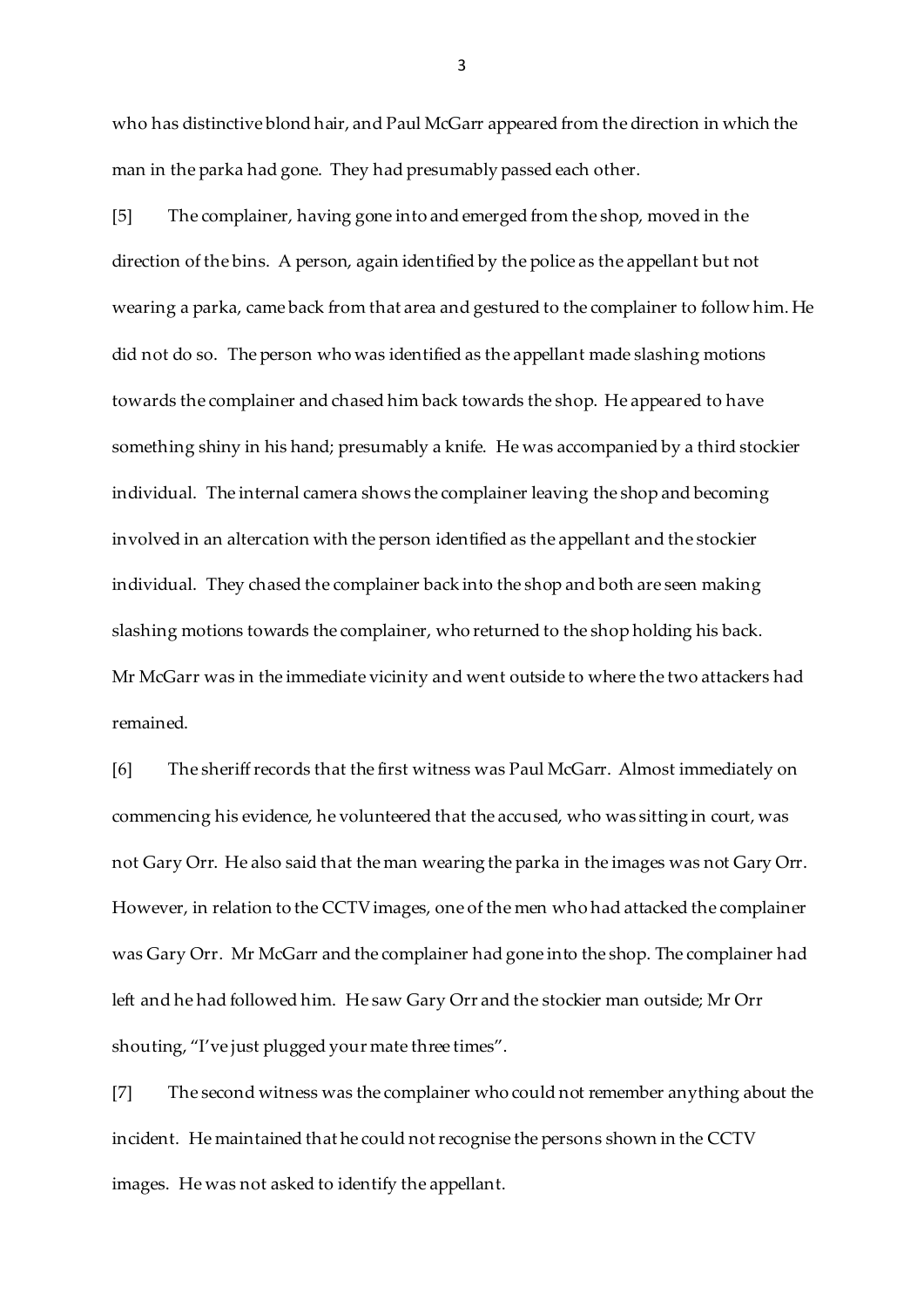[8] DC Ian Murray viewed the CCTVimages in the days after the incident. He also viewed CCTV images of the cautioning and charge of a person whom he identified as the same person who was shown stabbing the complainer in the images. This was the appellant. The attacker was the same person who had been in the shop wearing a parka jacket. DC Murray had not seen the appellant in person before giving evidence. He had never met the appellant before.

[9] PC Stuart Greenhorn had also viewed the CCTVimages. He identified the man wearing the parka as the appellant. He identified the appellant as the person who had approached the complainer and had hit him with something. PC Greenhorn had also never seen the appellant before, but Mr McGarr had named the person who had attacked the complainer and PC Greenhorn had obtained a facial image of that person; ie the appellant. The fifth witness was DC Graham Cuthill, who had cautioned and charged the appellant on 19 September. He had been asked by PC Greenhorn to look at a still which had been taken from the CCTVimages, but he had not been able to identify Mr Orr as being in that still because of its quality.

[10] The appellant did not give evidence, nor did he provide any substantive answers on being interviewed by the police.

#### **Charge to the jury**

[11] The sheriff directed the jury that they had to consider the testimony from the witnesses about what they had seen in the images. They might find that testimony helpful in interpreting what had been shown, but they were not bound by what these witnesses had said. The jury could take account of what they thought had been shown in the images. The Crown had asked the jury to accept the identifications given by DC Murray and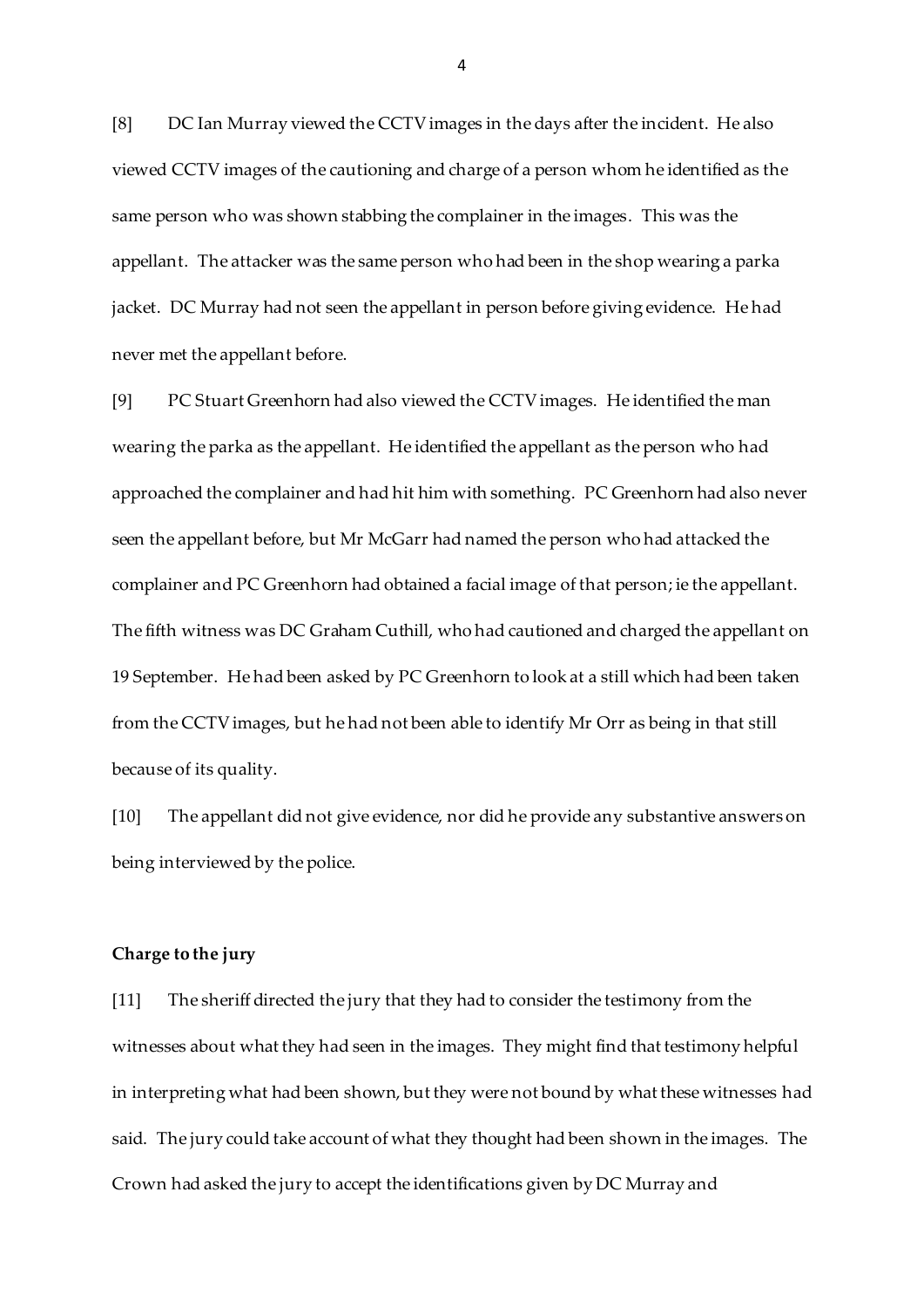PC Greenhorn, whereas the defence had asked the jury to reject those identifications as unreliable. People's powers of observation could be fallible and errors could occur in identification. These had to be guarded against. The jury had to judge the soundness of the identifications for themselves. They required "to take special care in assessing the quality of this evidence". The sheriff's directions on identification concluded with a statement that, although the jury did not have to conclude that the witnesses had made 100% cast iron identifications, they had to be satisfied that they could rely on the substance of what the witnesses had said. They would need to be able to accept the evidence of the two police officers where they positively identified the accused.

#### **Submissions**

[12] The appeal consisted of three separate tacks. The first was in the grounds of appeal in which the contention was that the identification evidence of the two police officers had been "flawed and unfair". It had consisted of identification of the appellant from the CCTV images and confirmation of that identification from images on the police database. While the officer who had cautioned and charged the appellant, and had thus seen him in person, had been unable to identify the appellant from the images, two other officers, who had not met the appellant, had said that they could identify him. The sheriff therefore ought to have directed the jury that they should disregard the identifications by the two police officers as they had not seen the appellant.

[13] The second tack was in the written Case and Argument in which it was stated, although not a ground of appeal, that the sheriff had given confusing and conflicting directions whereby: first, the jury could make up their own minds about the CCTV images but, secondly, they had to accept the identification evidence of the two police officers in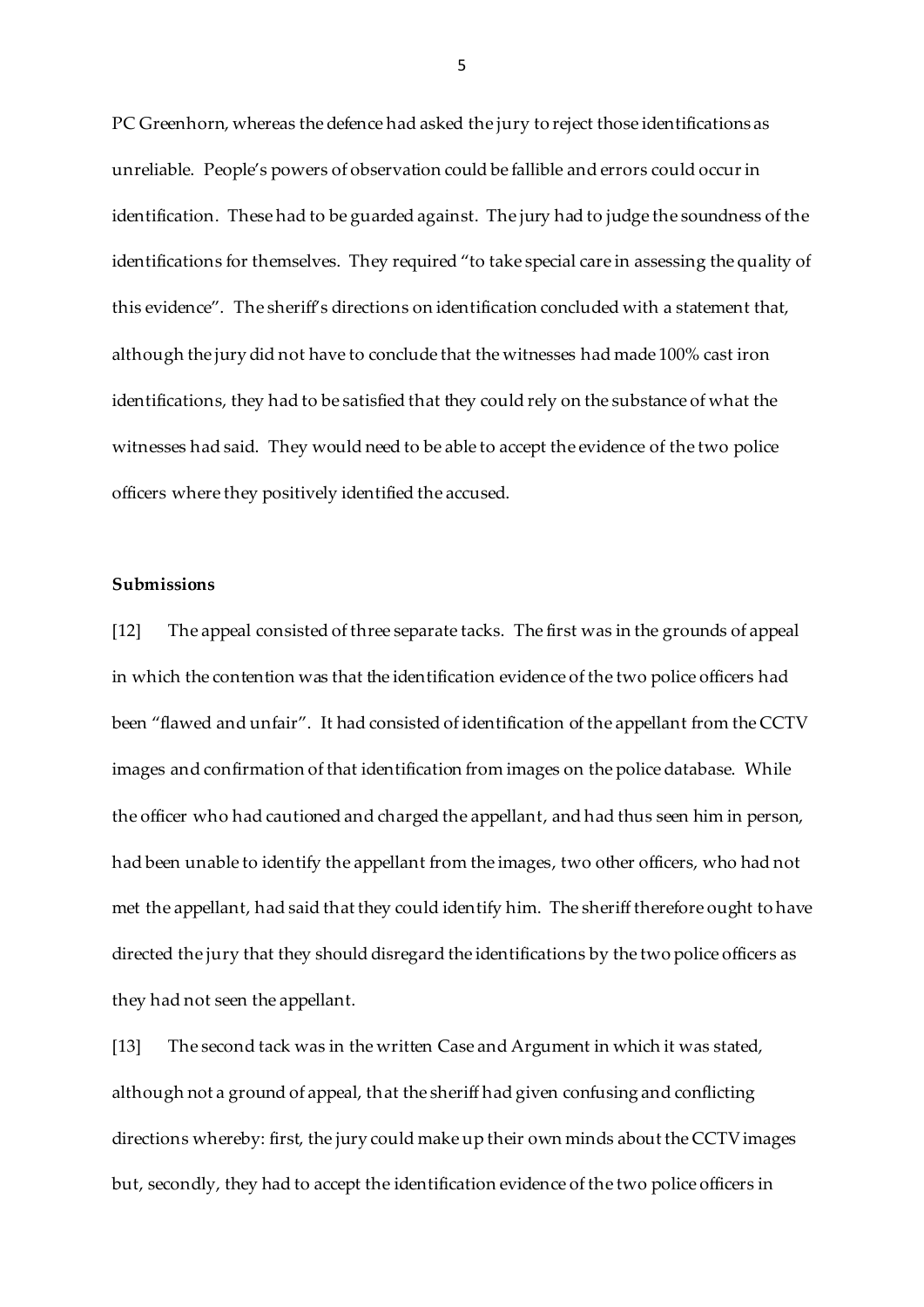order to convict. The conflict was that the jury must have accepted the testimony of the two police officers, but that would mean that they could not form their own view on what the images had shown. This amounted to a material misdirection.

[14] The third tack was at the oral hearing. In apparent contradiction of the grounds of appeal, it was accepted that the evidence of the two police officers was admissible. Nevertheless, the quality of the CCTV images was such that the sheriff ought to have taken the view that no identification could have been made from them.

[15] The Crown complained that the argument now being presented was not that for which leave had been granted. In relation to the ground of appeal, there was no requirement that police witnesses had to have seen an accused in person in order to give evidence of identification. DC Murray and PC Greenhorn had had the opportunity to compare the CCTV images, a photograph from the police database and the images of the police interview, under the less-pressured time constraints of an ongoing trial. There had been no objection to the officers giving evidence of identification and no such objection could be advanced on appeal (Criminal Procedure (Scotland) Act 1995, s 118(8)). Any objection ought to have been taken in a preliminary issue minute (1995 Act, s 71(2)) or at least at the trial. It was now accepted that the evidence was admissible. The sheriff had not been asked to hold otherwise.

[16] The sheriff may have misdirected the jury in telling them that they had to accept the evidence of the two police officers. That misdirection had been in favour of the appellant and no miscarriage of justice arose.

#### **Decision**

[17] The ground of appeal relates to the quality of the evidence of identification. It is not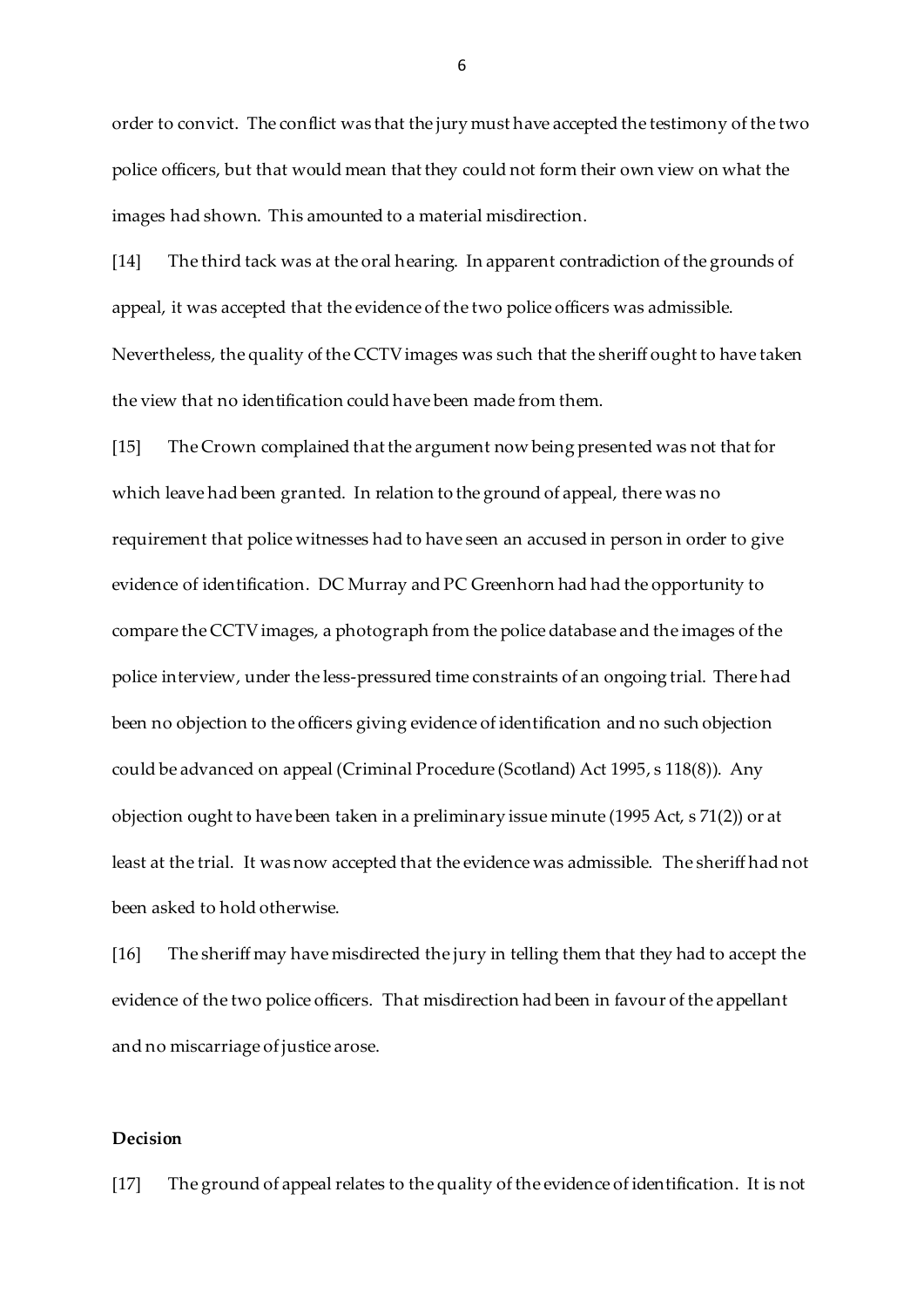about any misdirection by the sheriff. A more useful starting point in relation to the quality of identification was the testimony of Mr McGarr that the person who had carried out the attack on the complainer was somebody whom he knew to be called Gary Orr. The appellant was identified as being Gary Orr by the police who cautioned and charged him. He would have answered to that name in the sheriff court. The strength of this evidence derives from the unlikely coincidence of Mr McGarr's statement that it was Gary Orr who had carried out the attack and the person in the parka seen in the CCTV images, and later involved in the stabbing, being identified by the police officers as Gary Orr.

[18] In addition to this, two police officers had taken time to compare what they saw on the CCTV images with a database photograph of the appellant and the images of him at the stage of caution and charge a few months after the incident. There is no suggestion of any material change in appearance. No objection was taken to this form of identification and it is too late to raise one now (1995 Act, s 118(8). In any event, it was perfectly competent to adduce evidence of identification in this way. As was said in *Gubinas* v *HM Advocate* 2018 JC 45 (LJG (Carloway), delivering the opinion of the court, at para [64]):

"… if a person, such as a police officer, has spent time viewing ad analysing the images and thus acquires a knowledge beyond that which the jury might attain in the course of a trial, he or she can give comparison evidence if there is a contemporary photograph available. Such a photograph may not be necessary where it is not disputed, or it is proved, that the accused's appearance in court is not materially different from his appearance at the time of the crime..."

[19] In these circumstances, there was more than sufficient evidence of identification of the requisite quality to merit a conviction. The images, especially those showing the man in the parka entering the shop, were sufficiently clear to permit identification by a jury of the appellant. There was sufficient in the other images for the jury to conclude, on their own viewing, that the attacker was the same person who had been wearing the parka.